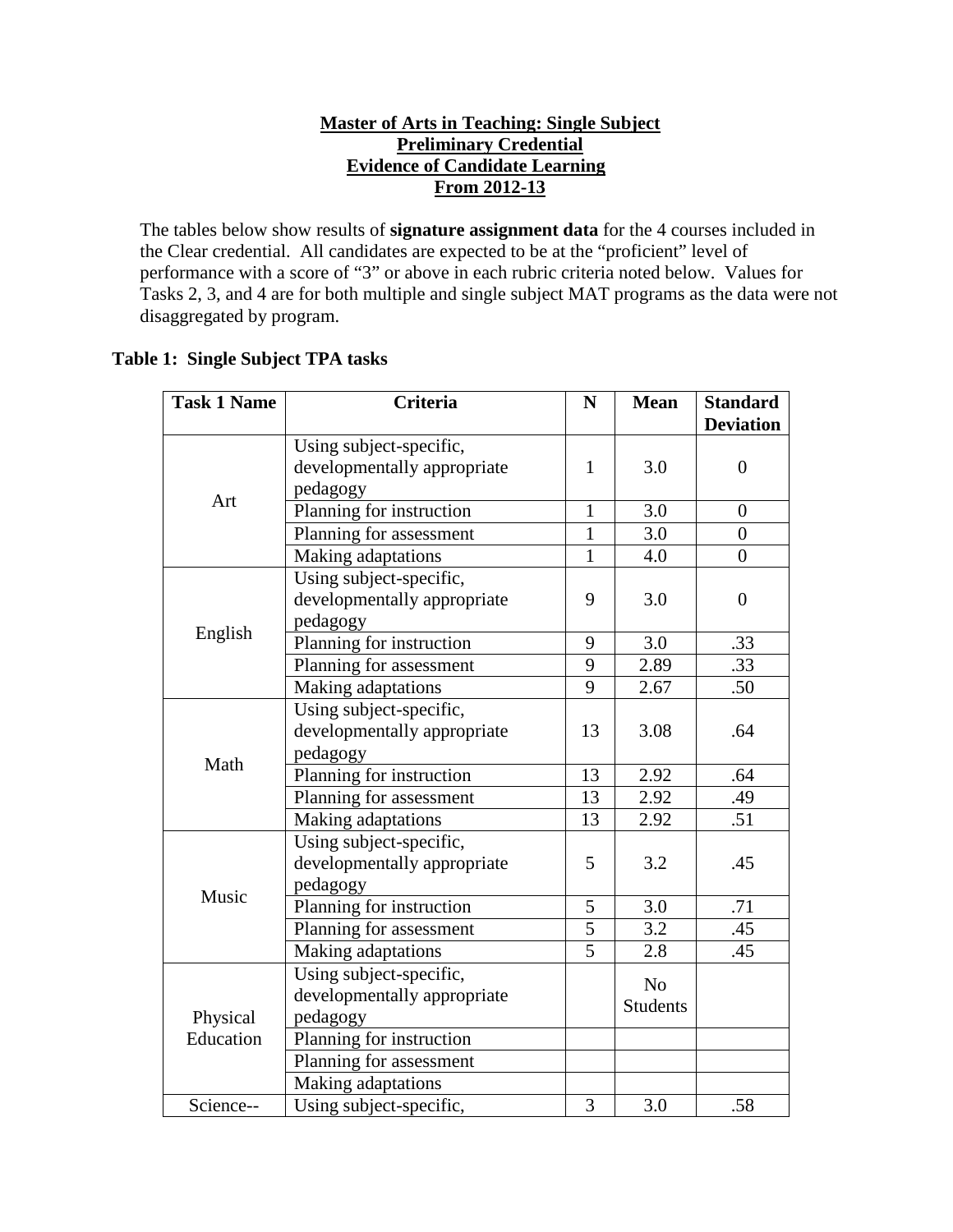| <b>Biology</b> | developmentally appropriate |    |      |     |
|----------------|-----------------------------|----|------|-----|
|                | pedagogy                    |    |      |     |
|                | Planning for instruction    | 3  | 3.0  | .58 |
|                | Planning for assessment     | 3  | 3.0  | .58 |
|                | Making adaptations          | 3  | 4.0  | .58 |
|                | Using subject-specific,     |    |      |     |
|                | developmentally appropriate | 12 | 3.0  | .41 |
| Social         | pedagogy                    |    |      |     |
| Science        | Planning for instruction    | 12 | 2.92 | .49 |
|                | Planning for assessment     | 12 | 2.92 | .28 |
|                | Making adaptations          | 12 | 2.83 | .69 |

| <b>Score Level</b> | Range   | $\%$ 1 <sup>st</sup> time pass |
|--------------------|---------|--------------------------------|
|                    | 76-100% | 13.5                           |
|                    | 51-75%  | 73.0                           |
|                    | 26-50%  | 3.5                            |
|                    | $0-25%$ |                                |

On the whole, improvement was made toward making appropriate instructional and content adaptations to meet the needs of students, by our candidates this year. The area which saw a significant drop over last year's report was in the area of "Planning for Assessment." A more concerted effort needs to occur in courses regarding this connection between teaching and assessing learning in the classroom.

# **Table 2: TPA 2 Designing Instruction**

| <b>Criteria</b>                     | N   | <b>Mean</b> | <b>Standard</b><br><b>Deviation</b> |
|-------------------------------------|-----|-------------|-------------------------------------|
| Establishing goals and<br>standards | 150 | 3.0         | .45                                 |
| Learning about students             | 150 | 3.0         | .60                                 |
| Planning for instruction            | 150 | 3.0         | .60                                 |
| Making adaptations                  | 150 | 3.0         | .63                                 |
| Using pedagogical skills            | 150 | 3.0         | .62                                 |
| Reflecting                          | 150 | 3.0         | .59                                 |

| <b>Score Level</b> | Range   |     | $\%$ 1 <sup>st</sup> time pass |
|--------------------|---------|-----|--------------------------------|
|                    | 76-100% | 38  | 25.0                           |
|                    | 51-75%  | 102 |                                |
|                    | 26-50%  |     |                                |
|                    | $0-25%$ |     |                                |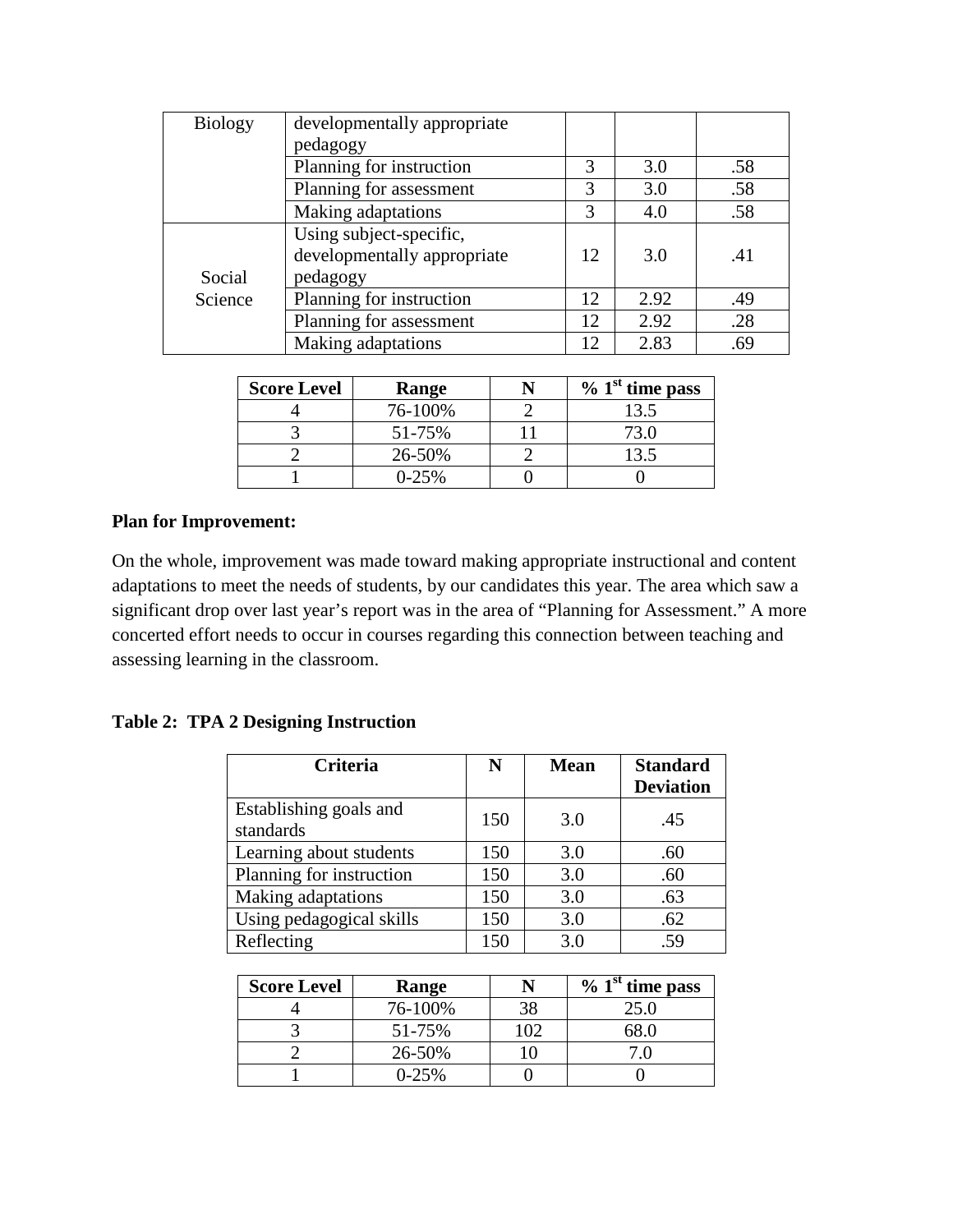**The information provided shows an almost exact alignment to last year's report. The program needs to continue to encourage moving upward in all areas regarding elements in TPA 2.** 

| <b>Criteria</b>                     | N   | <b>Mean</b> | <b>Standard</b><br><b>Deviation</b> |
|-------------------------------------|-----|-------------|-------------------------------------|
| Establishing goals and<br>standards | 109 | 3.0         | .51                                 |
| Planning for assessment             | 109 | 3.0         | .49                                 |
| Learning about students             | 109 | 3.0         | .47                                 |
| Making adaptations                  | 109 | 3.0         | .66                                 |
| Analyzing evidence                  | 109 | 3.0         | .59                                 |
| Reflecting                          | 109 | 3.0         | .46                                 |

**Table 3: TPA 3 Assessing Learning**

| <b>Score Level</b> | Range   |    | $\%$ 1 <sup>st</sup> time pass |
|--------------------|---------|----|--------------------------------|
|                    | 76-100% | ∣າ |                                |
|                    | 51-75%  |    |                                |
|                    | 26-50%  |    |                                |
|                    | $0-25%$ |    |                                |

## **Plan for Improvement:**

In comparing this current report to last year (2011-2012) there is significant overall improvement in the area of "Learning about Students." It is encouraging that our candidates show empathy and understanding while in the classroom towards struggling students. Our candidates also showed improvement in "Analyzing evidence" for this TPA Task. This lead to higher  $1<sup>st</sup>$  time passage rates for our standard of excellence which is a "3" for any task. We need to continue to encourage candidates to work on better reflection and assessment techniques.

## **Table 4: TPA 4 Culminating Teaching Experience**

| <b>Criteria</b>                  |     | <b>Mean</b> | <b>Standard</b>  |
|----------------------------------|-----|-------------|------------------|
|                                  |     |             | <b>Deviation</b> |
| Establishing goals and standards | 118 | 3.0         | .29              |
| Learning about students          | 118 | 3.0         | .57              |
| Describing classroom environment | 118 | 3.0         | .50              |
| Planning for instruction         | 118 | 3.0         | .53              |
| Making adaptations               | 118 | 3.0         |                  |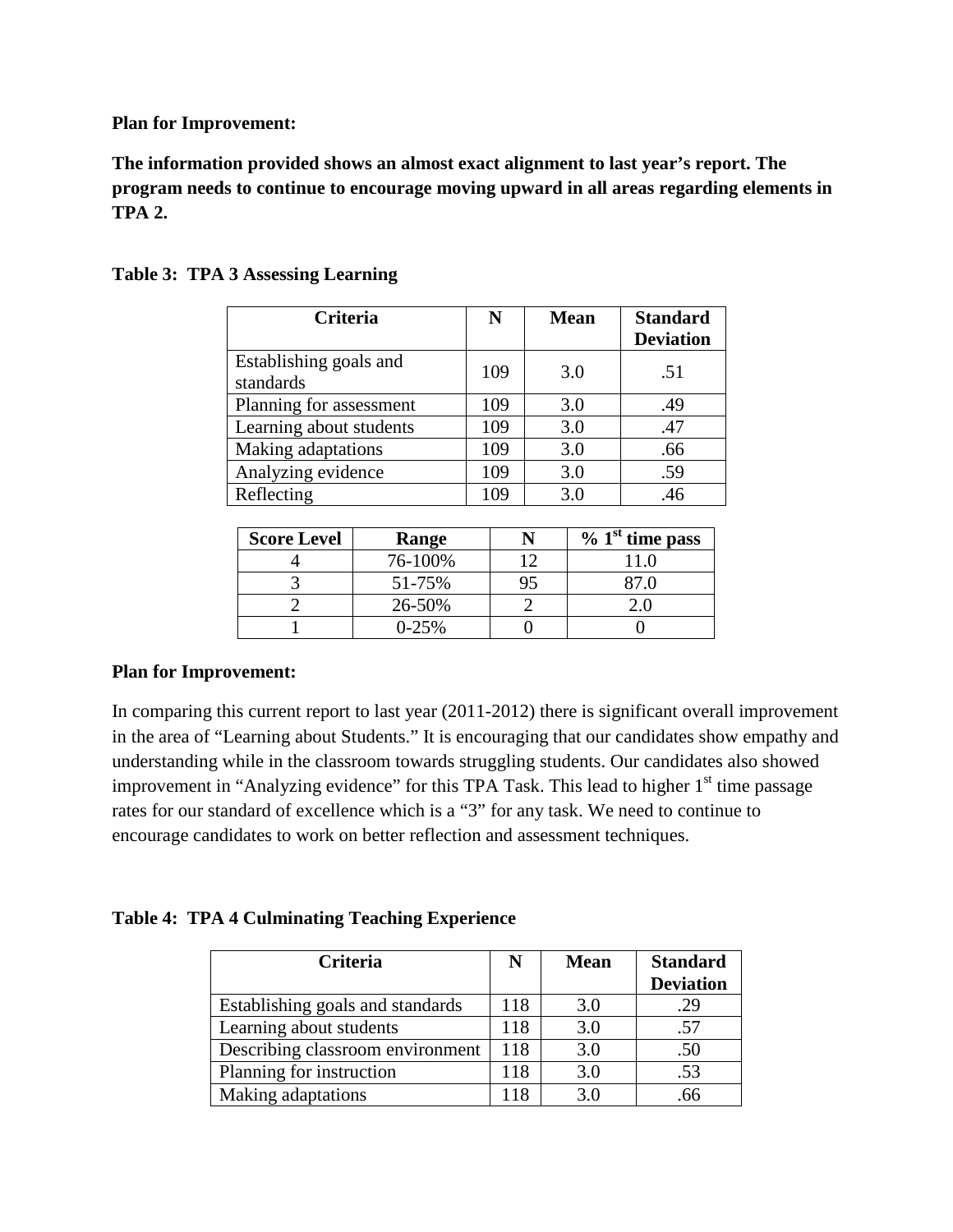| Using pedagogical skills   |  | ت ل |
|----------------------------|--|-----|
| Analyzing student evidence |  | .60 |
| Reflection                 |  | 48  |

| <b>Score Level</b> | Range   | $\%$ 1 <sup>st</sup> time pass |
|--------------------|---------|--------------------------------|
|                    | 76-100% | 30.0                           |
|                    | 51-75%  |                                |
|                    | 26-50%  |                                |
|                    | $0-25%$ |                                |

There is very little significant change from last year's report. (2011-2012) The program needs to continue to encourage candidates to improve all skills on this task, especially in reflection.

**Table 5: EDU 600 Signature Assignment**

| <b>Criteria</b>                                                                                | N  | <b>Mean</b> | <b>Standard</b><br><b>Deviation</b> |
|------------------------------------------------------------------------------------------------|----|-------------|-------------------------------------|
| Knowledge of research-based<br>theories and principles of<br>human learning and<br>development | 18 | 4.0         |                                     |
| Knowledge about how these<br>theories affect classroom<br>practice                             | 18 | 4.0         | .24                                 |
| Reflection on how these<br>theories affect and resonate<br>with candidates' beliefs            | 18 | 4.0         | .86                                 |
| Presentation is grammatically<br>correct, spelling is correct,<br>layout is organized          | 18 | 4.0         | .32                                 |

Candidates are scored on four (4) separate criteria. Scores are based on whole numbers with one (1) as the lowest possible score and four (4) as the highest possible score on a 4-point rubric. The average rubric score for this signature assignment is 4 on a 4-point rubric

## **Plan for Improvement:**

The MAT program director, along with the EDU600 course instructors will review the informational sources currently provided to the students, as well as how the expected outcome of the above criteria is taught. It will be determined what additional current and appropriate information sources are available and how students learn to access them and assess their appropriateness as sources.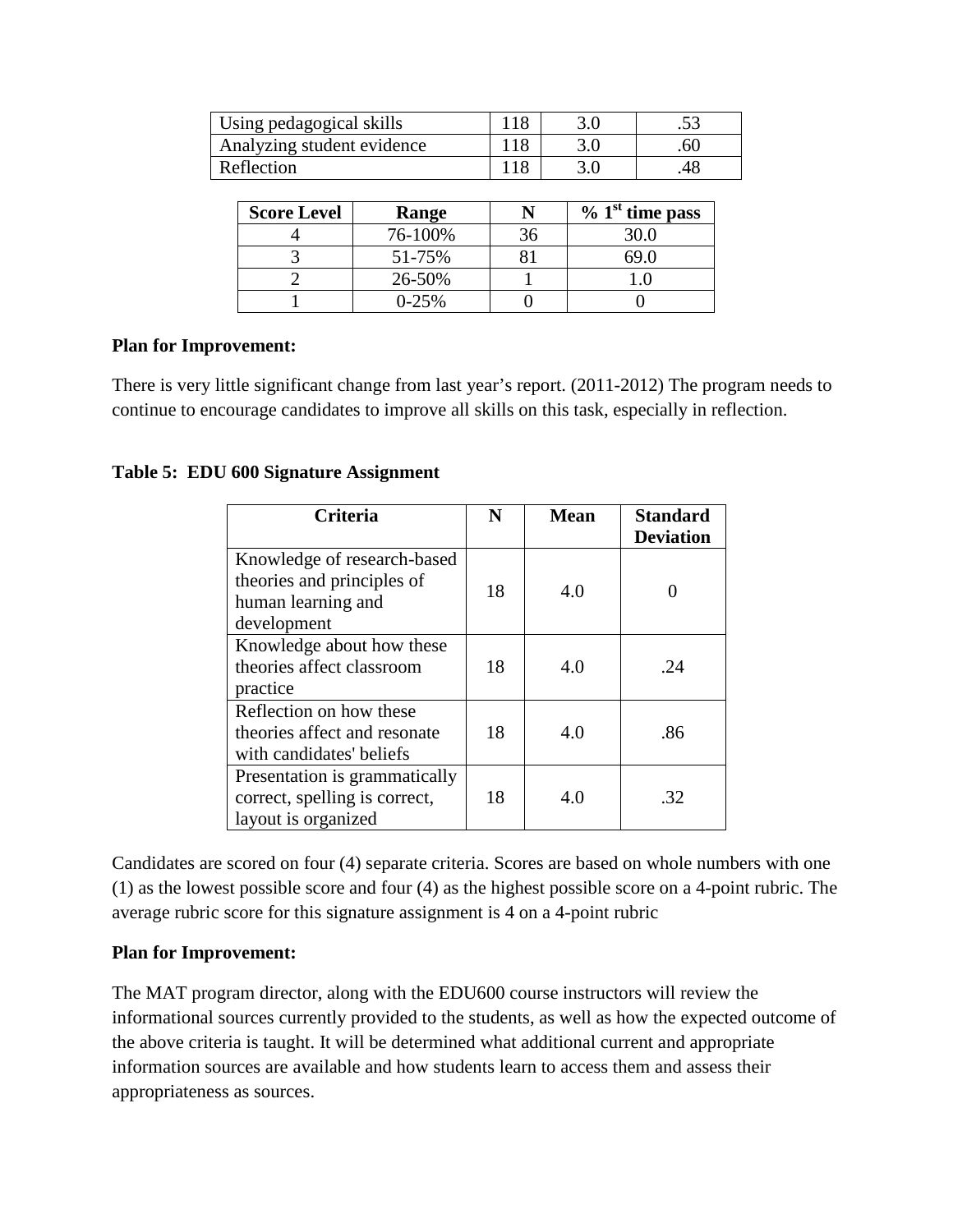# **Table 6: EDU 620 Case Study Signature Assignment**

| <b>Criteria</b>                                                                 | N  | <b>Mean</b> | <b>Standard</b><br><b>Deviation</b> |
|---------------------------------------------------------------------------------|----|-------------|-------------------------------------|
| Data collection through<br>anecdotal observation and<br>student conferences     | 31 | 4.0         | .34                                 |
| Data collection to determine<br>student ELD or special needs<br>abilities       | 31 | 4.0         | .61                                 |
| Data collection through<br>administration of literacy<br>assessment instruments | 31 | 4.0         | .54                                 |
| Reflection on student strengths<br>and areas for growth                         | 31 | 4.0         | .70                                 |
| Setting learning goals or next<br>steps for student growth                      | 31 | 4.0         | .68                                 |

## **Plan for Improvement:**

The MAT Program Director along with the EDU620 course professors will review the rubric criteria results and discuss the consistency of highs cores throughout the Rubric Criteria for this course, as well as address the need to review criteria for any lower scores.

## **Table 7: Disposition Assessment Data**

| <b>Criteria</b>                                   | N  | <b>Mean</b> | <b>Standard</b><br><b>Deviation</b> |
|---------------------------------------------------|----|-------------|-------------------------------------|
| Indicator 1: Dignity and Honor. The candidate     |    |             |                                     |
| honors and respects the worthiness of all         | 18 | 4           | 0                                   |
| individuals in word and deed based on PLNU's      |    |             |                                     |
| Wesleyan heritage: We are individuals created     |    |             |                                     |
| in the image of God, committed to civility,       |    |             |                                     |
| respect, hospitality, grace, and service.         |    |             |                                     |
| Indicator 2: Honesty and Integrity. The           |    |             |                                     |
| candidate demonstrates honesty, integrity, and    |    |             |                                     |
| coherence in attitudes, and actions, and is       | 18 | 4           | .32                                 |
| accountable to the norms and expectations of the  |    |             |                                     |
| learning community                                |    |             |                                     |
| Indicator 3: Caring, Patience, and Respect. The   |    |             |                                     |
| candidate demonstrates caring, patience,          |    |             |                                     |
| fairness and respect for the knowledge level,     | 18 | 4           | 0                                   |
| diversity, and abilities of others, ensuring that |    |             |                                     |
| all students have the opportunity to achieve.     |    |             |                                     |
| Indicator 4: Spirit of Collaboration, Flexibility | 18 | 4           | .32                                 |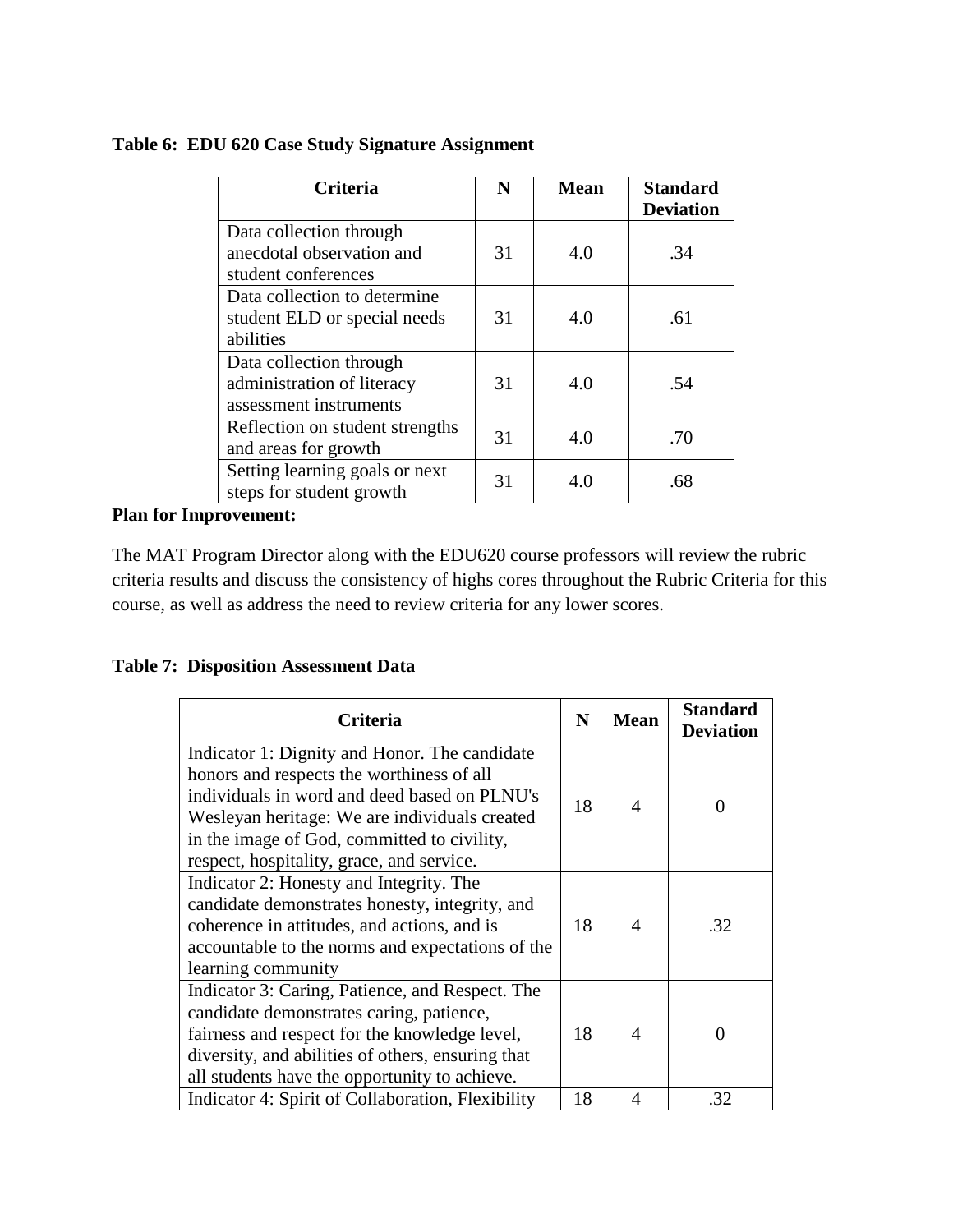| and Humility. The candidate actively                |    |                        |     |
|-----------------------------------------------------|----|------------------------|-----|
| participates in and contributes to the              |    |                        |     |
| achievement of the learning community,              |    |                        |     |
| explaining own thought process with humility        |    |                        |     |
| and considers those of others with a positive,      |    |                        |     |
| open-minded attitude.                               |    |                        |     |
| Indicator 5: Harmony in Learning Community.         |    |                        |     |
| The candidate takes responsibility for resolving    |    |                        |     |
| conflicts or issues with others, and teaches        |    | $\overline{4}$         |     |
| students those skills, in a way that sustains and   | 18 |                        | .24 |
| enhances a healthy and safe learning                |    |                        |     |
| community.                                          |    |                        |     |
| Indicator 6: Self-Awareness/Calling. The            |    |                        |     |
| candidate shows awareness of areas of strength,     |    |                        |     |
| interests, learning style, and areas for continuing |    |                        |     |
| growth; generates and follows through on            |    |                        |     |
| personalized growth plans. The candidate            | 18 | $\overline{4}$         | .32 |
| demonstrates that serving as a professional         |    |                        |     |
| educator is a confirmed calling to equip, to        |    |                        |     |
| transform and to empower every student to           |    |                        |     |
| fulfill his or her full potential.                  |    |                        |     |
| Indicator 7: Perseverance with Challenge. The       |    |                        |     |
| candidate perseveres, remains engaged, and          |    |                        |     |
| persists as a life-long learner, especially when    | 18 | $\boldsymbol{\Lambda}$ | .32 |
| academic and professional assignments are           |    |                        |     |
| perceived as challenging.                           |    |                        |     |
| Indicator 8: Diligence in Work Habits &             |    |                        |     |
| Responsibility for Learning. The candidate          |    |                        |     |
| attends to the roles and responsibilities of the    |    |                        |     |
| learning community, and is well-prepared and        | 18 | 4                      | .61 |
| on time. The candidate completes required           |    |                        |     |
| assignments on time and is reflective and           |    |                        |     |
| receptive to formative feedback.                    |    |                        |     |

As was noted in last year's report (2011-2012) the disposition scores remain very high. The need to encourage honesty and reflection remains paramount in obtaining correct and true information. Because the disposition process is changing for the 2013-2014 school year, it is hoped that this will result not only in improved honesty and reflection, but will encourage professors, cooperating teachers, supervisors in Clinical Practice and Candidates, to be consistent in filling out the dispositions and posting them to Taskstream. This report is somewhat inaccurate because there was a great amount of missing information due to dispositions not being posted or completed. The MAT program director along with MAT faculty should make every effort to encourage candidates to fill out the dispositions and make sure if they are a faculty